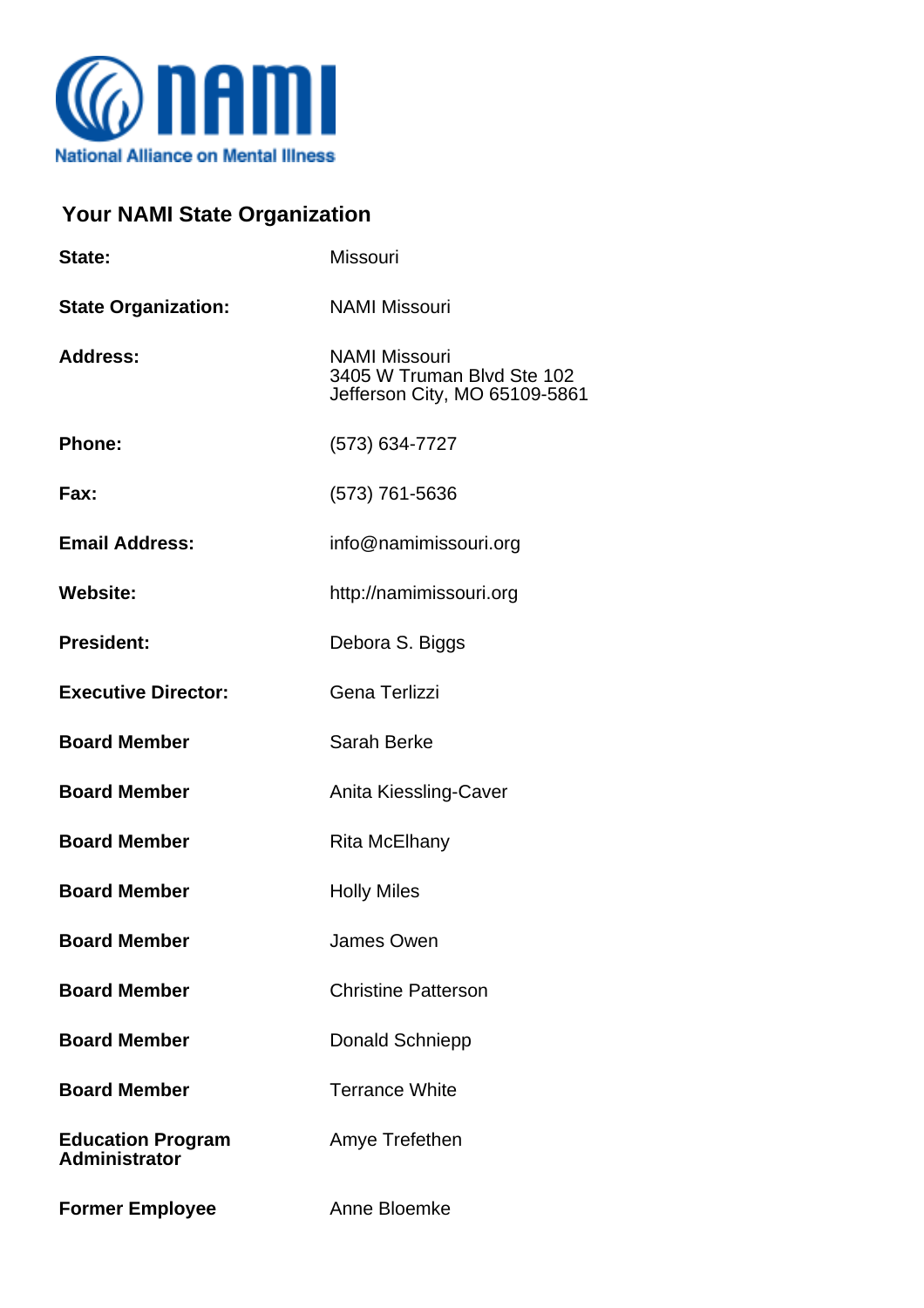| <b>Membership Contact</b> |
|---------------------------|
|---------------------------|

**Dawn Matthews** 

**Treasurer** Eric Pahl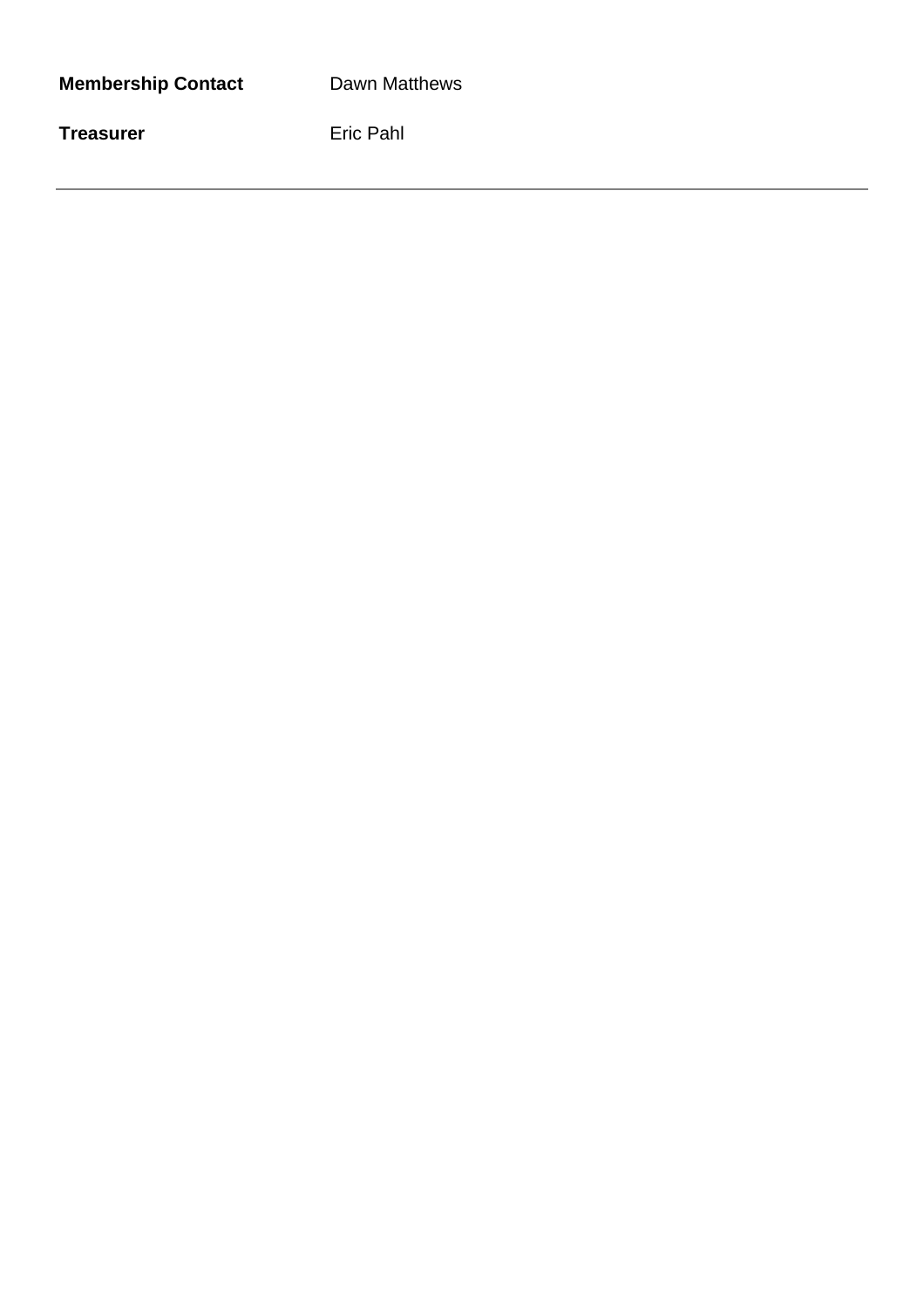| <b>Affiliate Name</b>           | <b>Contact Info</b> |                                                                                           |
|---------------------------------|---------------------|-------------------------------------------------------------------------------------------|
| <b>NAMI Boonville</b>           | Email Address:      | namiboonville@gmail.com                                                                   |
|                                 | Serving:            | <b>Cooper and Howard County</b>                                                           |
| <b>NAMI Columbia MO</b>         | Address:            | NAMI Columbia MO<br>Columbia, MO 65201                                                    |
|                                 | Email Address:      | namicolumbiamo@gmail.com                                                                  |
|                                 | Website:            | https://www.facebook.com/NAMIColumbia<br>MO/                                              |
|                                 | Serving:            | Columbia, MO and the surrounding area                                                     |
| <b>NAMI Greater Kansas City</b> | Address:            | <b>NAMI Greater Kansas City</b><br>5231 NE Antioch Rd # 321<br>Kansas City, MO 64119-2646 |
|                                 | Phone:              | (816) 226-6798                                                                            |
|                                 | Email Address:      | info@namigreaterkc.org                                                                    |
|                                 | Website:            | https://namigreaterkc.org                                                                 |
|                                 | Serving:            | Greater Kansas City and the surrounding<br>area in northwest Missouri                     |
| <b>NAMI Jefferson City</b>      | Address:            | <b>NAMI Jefferson City</b><br>3405 W Truman Blvd Ste 102<br>Jefferson City, MO 65109-5861 |
|                                 | Phone:              | (573) 634-7727                                                                            |
|                                 | Email Address:      | namijcmo@gmail.com                                                                        |
|                                 | Serving:            | Jefferson City and surrounding area                                                       |
| <b>NAMI Joplin</b>              | Phone:              | (417) 235-2609                                                                            |
|                                 | Email Address:      | rbcadooley@hotmail.com                                                                    |
|                                 | Serving:            | Jasper, Newton, Barton and McDonald<br>Counties                                           |
| <b>NAMI Lebanon MO</b>          | Address:            | NAMI Lebanon MO<br>26152 Highway 5<br>Lebanon, MO 65536-5771                              |
|                                 | Phone:              | $(417)$ 718-1616                                                                          |
|                                 | Email Address:      | dcaffey@hotmail.com                                                                       |
|                                 | Website:            | https://www.facebook.com/LebanonNAMI                                                      |
|                                 | Serving:            | The City of Lebanon and Laclede County                                                    |
| <b>NAMI Southeast Missouri</b>  | Email Address:      | namisoutheastmo@gmail.com                                                                 |
|                                 | Website:            | http://www.facebook.com/NAMI-<br>Southeast-Missouri-634896699924514/                      |